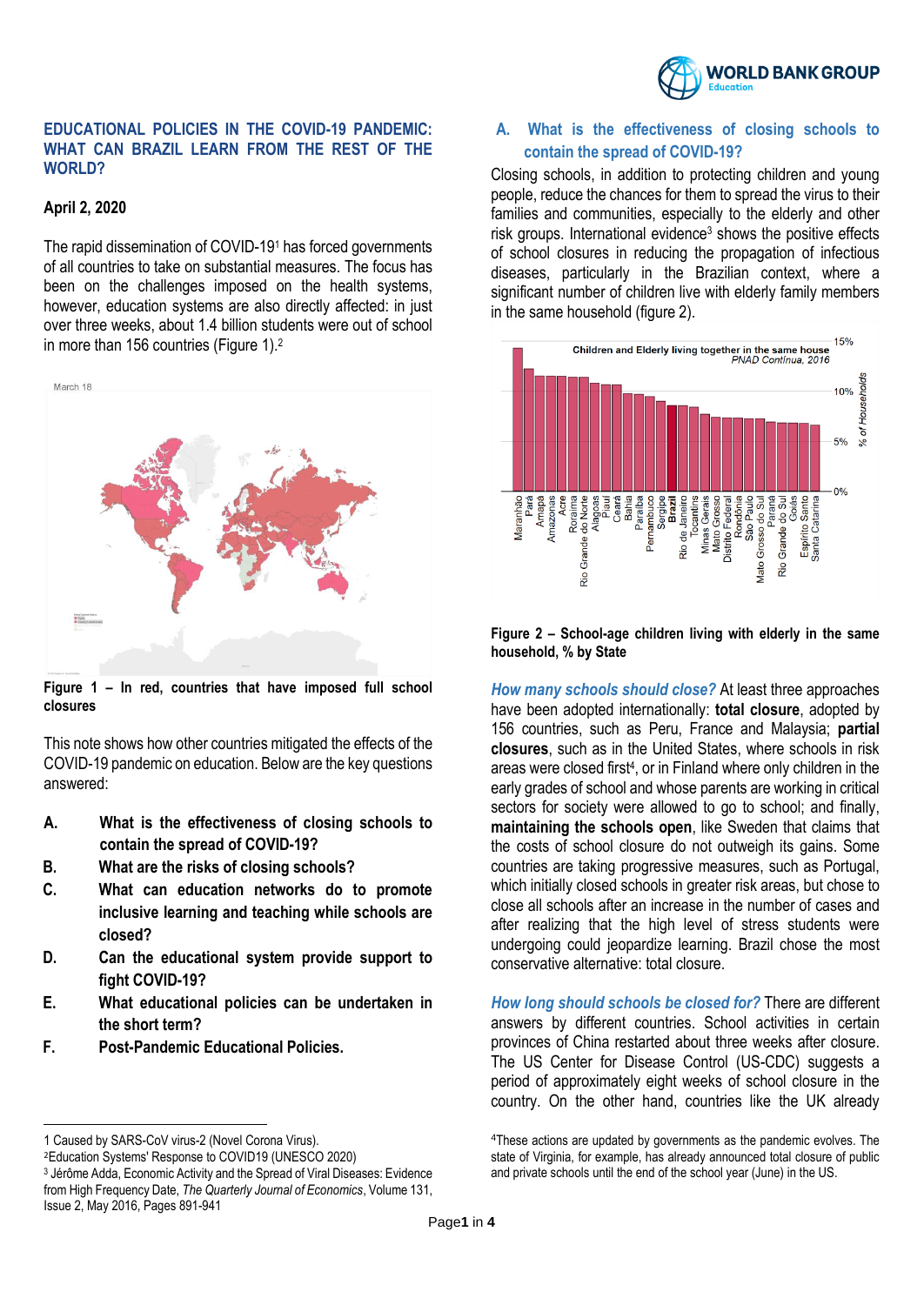

decided for the suspension of the rest of the school year to face the pandemics. In all these cases, it is crucial to consider the effect of the time of school closure in the dissemination of the virus. Short closure periods are ineffective to contain the virus; very long closure periods may generate high socioeconomic impacts, such as lack of school meals, negative effects on learning, structural obstacles on implementing distance learning, and a potential increase in dropout rates among students less likely to stay in school under normal conditions. Overall, it is important to balance the risks of a pandemics and the socioeconomic and community context of schools and their neighborhoods.

#### **B. What are the risks associated with school closures?**

**School closures could mean a disruption in the learning process and increase the dropout rates, especially for highly vulnerable children in socioeconomic terms.** The lack of interaction between students and teachers breaks the learning process, and depending on how long the pandemic lasts, it may not be possible to catch up on subjects when schools reopen. Another high risk is the potential increase in dropout rates, especially among students from highly vulnerable households. The amount of time and quality of family support so that the child studies at home varies depending on family background, according to literature for several countries. 5 And this is not different in Brazil (figure 3).





**Figure 3 - Family Support for a child to study outside of school**

**School closure also affects the social safety network.** A number of children have their only regular and proper meal at school; and many women who are often responsible for the primary care of children, end up overwhelmed by the accumulation of their own work with childcare during pandemic times.

**C. What can education networks do to promote inclusive learning and teaching while schools are closed?**

**Distance Learning.** With schools closed, many countries have intensified their efforts to reduce the discontinuity of classes by introducing distance learning. The success of this strategy depends on the infrastructure available and familiarity of teachers with distance learning tools already in place. An effective and equitable implementation depends heavily on these aspects. For example, while China, with a robust connectivity structure, has been successful in offering distance learning, countries with low internet coverage<sup>6</sup>, mobile phones or televisions, such as Vietnam and Mongolia, are facing difficulties to advance in this agenda.

**The replacement of face-to-face classes by distance learning must overcome the unequal access to online learning tools**. In addition to the socioeconomic status of families, other unequal aspects like differences in Internet connectivity among Brazilian regions, and among households in the rural and urban areas (figure 4) must be considered. This difference can also be observed among private and public schools.

**The skills and experience of teachers and managers in the use of distance learning technology is a critical factor.** Teachers in Spain, for example, were asked to prepare content and offer online classes. In Singapore, training is being given to teachers on educational strategies to online teaching. The need for technological training of teachers shows evidence that, even in richer Brazilian states, schools have internet access but teachers do not show familiarity with the use of internet in the classroom.

**Expanding distance learning requires a robust design to prevent further rise of learning inequalities within and among education networks.** A sudden transition to distance learning at scale without considering the capacity of schools to offer quality classes and that of students to have the structure and support in place to absorb this material tends to exacerbate the already high learning inequalities in Brazil. The effective support to teachers in the transition to distance learning involves continued training and use of tools to monitor activities performed by students. However, even when the above is considered, a decline in learning is expected at least in the short term. International evidence shows that the negative impact on the transition to distance learning is due to: (i) lack of familiarity with the tools used in distance learning, (ii) lack of incentive within the family to make online learning successful, (iii) and misalignment between what was taught in the classroom and what is taught online.

 $\overline{a}$ 

<sup>6</sup>According to the IBGE (Continuous PNAD, 2017), almost 70% of people over age 10 have access to the internet in Brazil. 75% of municipalities have access to the Internet, and at home, mobile access is predominant.

<sup>5</sup>Guryan, Jonathan, Erik Hurst, and Melissa Kearney. 2008. "Parental Education and Parental Time with Children." Journal of Economic Perspectives, 22 (3): 23-46.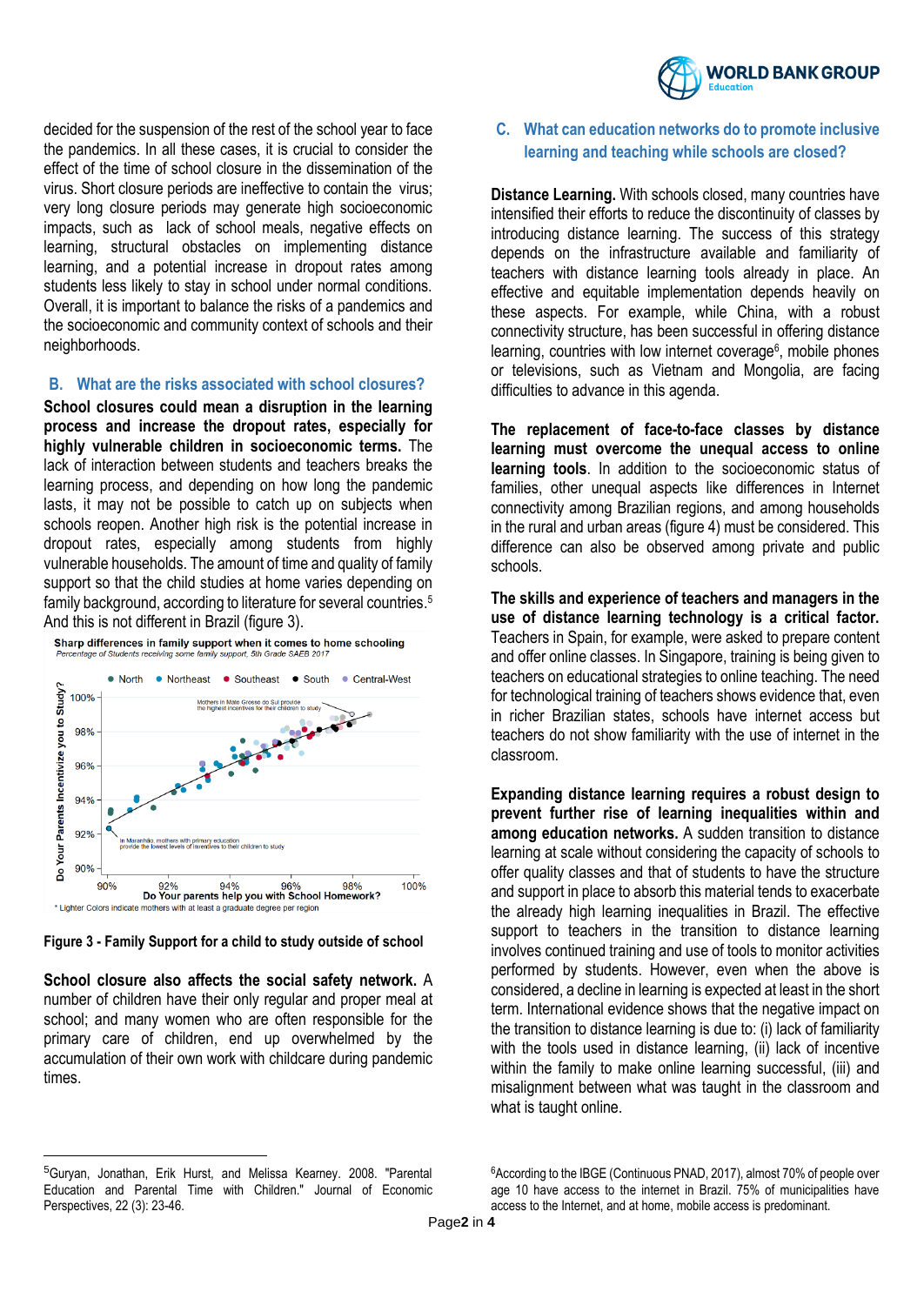

From schools with Internet Connection, few use it for learning



#### **Figure 4 - Availability and use of the Internet in school learning, by region and area**

To facilitate the implementation strategy of distance learning, managers may also consider ways to enable internet connectivity and access to devices that are already available in the households, such as mobile phones (figure 5), or computers and tablets available at school (figure 6) .

When households have access to internet, virtually all do it via phone



**Figure 5 – Computers, Tablets and Phones in Brazilian Households**

**What can be learned from international experience regarding implementation of distance learning in a lowcapacity scenario?**<sup>7</sup> Assess the infrastructure and capacity of students and teachers to adapt to distance teaching technologies is key. For this reason, governments must consider different approaches to distance learning to include online classes and distribution of printed materials.

**How can distance learning be more responsive, effective and equitable to promote learning?** An alternative would be to focus on creating or using existing mobile applications and to

 $\overline{a}$ 

encourage information sharing. In order to have a focused action, it is important to select a specific number of apps and platforms that best fit the educational and social context of each region. Similarly, it is important to create partnerships with local internet service providers to reduce costs of sharing educational materials. Another key element is the promotion of continued education and training cycles for teachers, coordinators and directors in order to structure lessons that will promote student engagement in online classes.

**In this process, it is key to encourage parent's engagement in their children's homeschooling.** One option to raise awareness is through the use of radio and television to reinforce the importance of parental support to their children's learning.



**Figure 6 – Availability of Computers, Tablets and Phones in Schools**

<sup>7</sup> Adapted from article UNESCO: How to plan distance learning solutions during temporary school closures.